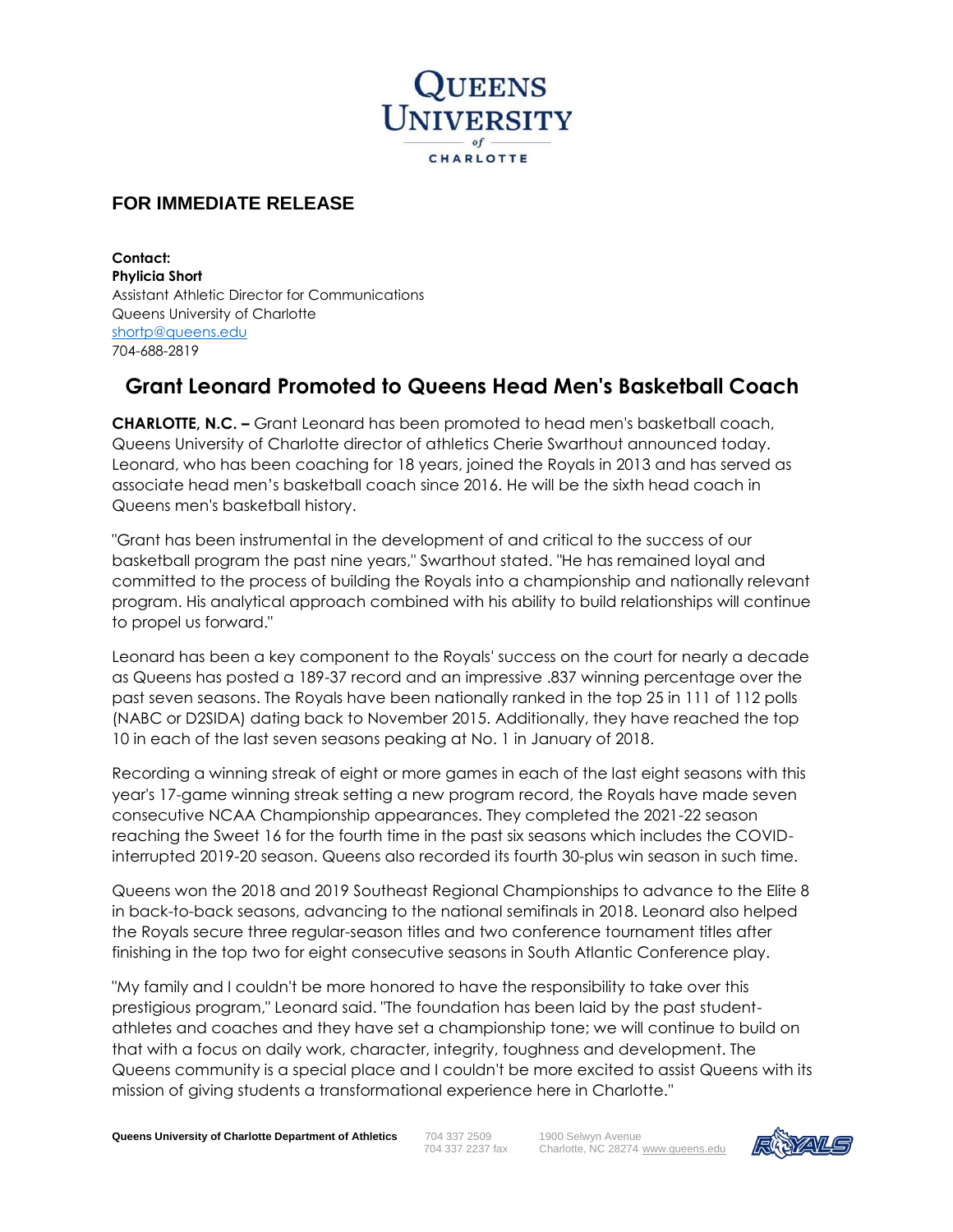In addition to serving as associate head coach for the Royals, Leonard has been the head coach and general manager for Team D2 which has competed in The Basketball Tournament (TBT) since the summer of 2019. TBT is a single-elimination, 64-team tournament that has a grand prize of over one million dollars. Leonard's teams have been comprised of former DII players who are now competing at the professional level, and they have made it to the round of 32 or better all three seasons.

Leonard has also been instrumental in recruitment and player development for the Royals over the years. Twenty-four Queens alumni have played professional basketball in the past nine seasons. Additionally, three have been named NABC All-Americans and 10 have earned all-region and all-conference first-team honors.

During his collegiate coaching career, Leonard has worked at five schools and in all three divisions of NCAA competition. He came to Queens from Paine College (2011-2013) where he served as first assistant coach, recruiting coordinator, director of skill development, and defensive specialist. In his first of two years at Paine, the Lions achieved their first winning season in seven years and finished second nationally in Division II with seven blocks per game. Leonard also worked as an academic advisor for student-athletes and an adjunct professor while at Paine.

Leonard's previous coaching stops include Flagler College (2009-2010), the University of Texas-Pan American (2006-2009), and Washington College (2005-2006). In his lone season at Flagler, the Saints accumulated more Peach Belt Conference victories than at any other point during the program's tenure in the league at the time. Texas Pan-American saw similar success with an increase in total wins during each of Leonard's three years with the team. At Washington, Leonard helped head coach Rob Nugent record a career-high 14 wins and his first-ever conference tournament victory.

Leonard graduated Cum Laude from William Penn University in Oskaloosa, Iowa, in 2004, with a bachelor's degree in psychology. He was a two-time Daktronics Academic All-Region Player as well as a two-time Midwest Classic Academic All-Conference Player with the Statesmen. He also holds a master's degree in psychology from Washington College.

Leonard and his wife Haley, a Charlotte native and math teacher in the CMS school district, both reside in Belmont.

Be sure to follow the men's basketball program on Twitter and Instagram @queensmbb. Fans are also encouraged to follow Queens Athletics on social media @QueensAthletics, to stay up to date with everything Royals Athletics.

## **ABOUT QUEENS ATHLETICS**

A leading NCAA program located in Charlotte, N.C., Queens has been competing in co-ed intercollegiate athletics for 30-plus years. Distinguished by its commitment to the nurturing of excellence through a purposeful process, Queens Athletics intentionally promotes a unique experience that leads to success as the Royals deliver sustainable performances at or above a 3.3 GPA in the classroom and consistently rank in the top 10 of the Learfield Directors' Cup in competition.

Housing a diverse portfolio of varsity level sports, Queens athletes represent nearly 50 countries. The Royals hold 23 team national championship trophies, 142 individual national titles, and 95 conference tournament championships competing across six different

**Queens University of Charlotte Department of Athletics** 704 337 2509 1900 Selwyn Avenue<br>704 337 2237 fax Charlotte, NC 28274

Charlotte, NC 28274 [www.queens.edu](http://www.queens.edu/)